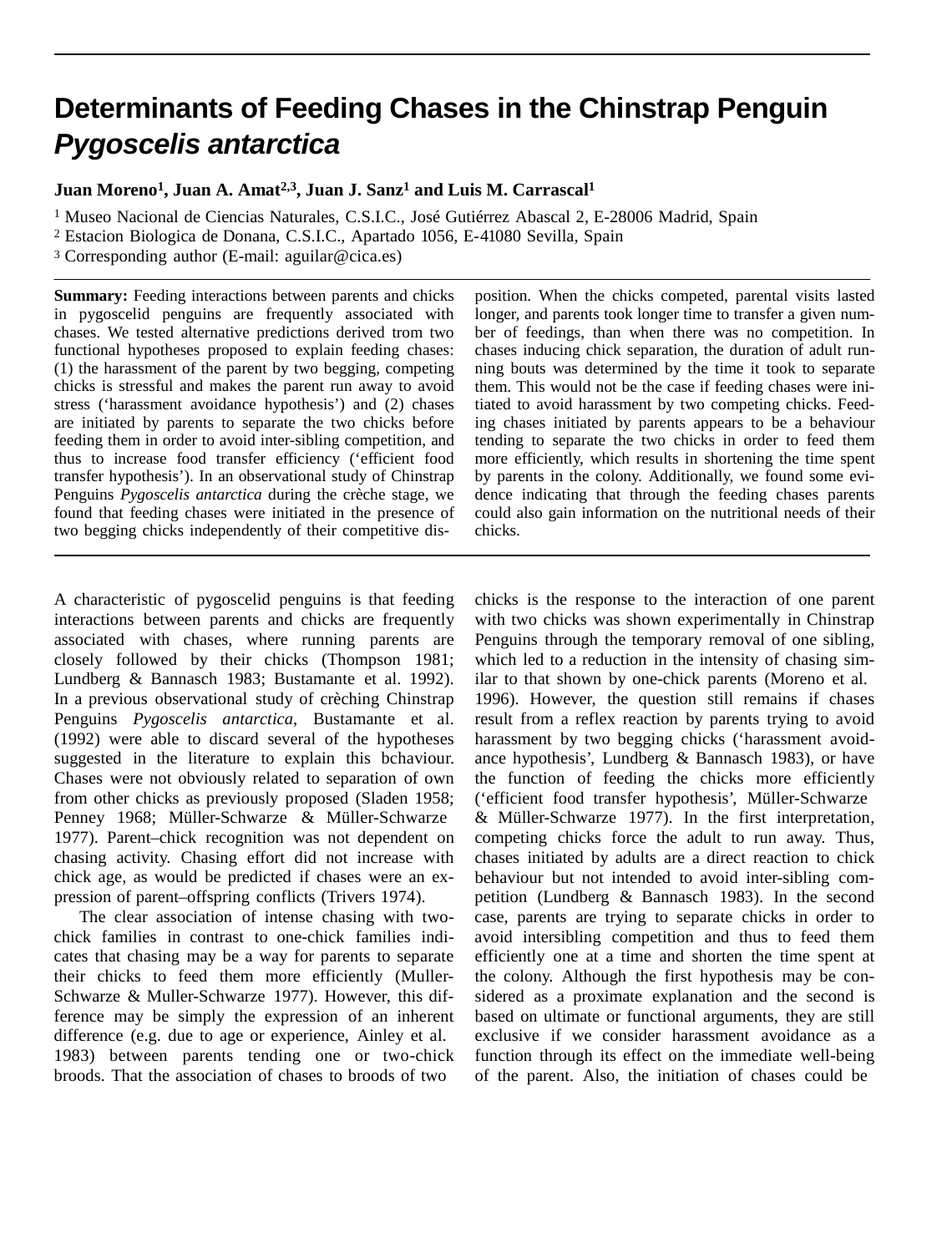stimulated by proximate factors other than harassment by chicks (acoustic stimulation, proximity between siblings and to the parent, etc.). Thus, both the function and the proximate stimulus are different in the two hypotheses.

From the 'harassment avoidance hypothesis' we should expect that: (1) the initiation of chases is associated with manifestations of active competition between siblings and not merely to the proximity between them, and therefore that chases should not be initiated if there is no competition; (2) the duration of chases is independent of the time it takes to separate the two chicks and only depends on the intensity of the parental reaction; and (3) the propensity to feed after a chase is not dependent on whether chicks are separated, but merely on whether or not the chicks compete. From the 'efficient food transfer hypothesis' we should expect that: (1) chases are initiated even when the two chicks are not actively competing but are close together and close to the adult; (2) the duration of chases depends on the time it takes to separate the two chicks; and (3) parents should feed more frequently after a chase if chicks have become separated than if they are together.

We have tested these predictions derived from the 'efficient food transfer' and 'harassment avoidance' hypotheses observationally. We have followed the interactions between feeding parents and their chicks during the crèche phase, as feeding chases take place predominantly during this phase (Thompson 1981; Lundberg & Bannasch 1983; Bustamante et al. 1992).

## **Methods**

The study was conducted at the Vapour Col Chinstrap Penguin colony (20 000 breeding pairs) on Deception Island, South Shetlands (63°00′S. 60°40′W), during the breeding season of 1992–93. We selected a sub-colony of 120 pairs on relatively flat ground at one edge of the colony and 200 m from the shore. All parents were banded with numbered standard metal flipper bands for Chinstrap Penguins (Lambournes Ltd.), while chicks of families with two chicks were individually identified with plastic flipper bands marked with alphanumeric codes, which could be easily read with binoculars from less than 40 m.

During the guard phase, chicks are restricted to and are fed on the nest, limiting the possibility of chases developing. Thus, only observations of chicks in the crèche phase were considered. The following data were recorded on cassette tapes for each feeding visit: beg-

gings by and feedings to each chick (begging bouts were separated by more than 5 s); expressions of sibling competition classified as pushing sideways with their flippers against each other, pushing its sibling from behind, interposition of one chick by placing itself between its sibling and the parent, and interrupting a food transfer to its sibling by introducing the bill in its parent's beak (hereafter considered as competitive interactions). In visits with feeding chases, we noted the distance between siblings immediately before and after each chase, as well as the distance between the adult and each chick. We recorded if the initiation of chases was associated with begging or with expressions of sibling competition. The duration of a feeding visit was also recorded, from the time the parent arrived at the colony until it departed to the sea. Furthermore, in one randomly selected chase of each visit, we noted the times from beginning of the chase to the separation of the siblings by more than 1 m and until the parent stopped running.

Data were log-, squareroot- or arcsin-transformed when analysed with parametric statistical tests in order to meet their assumptions. We only included one observation per family when performing parametric tests. Nevertheless, statistical tests were not employed when analysing data of frequency of occurrence of particular events due to the pseudoreplicative nature of observations (several records for the same visit and parent). In a few instances some variables were not recorded, which explains why sample sizes differ between estimates of percentages. Mean values are presented ± 1 *s.d.*

# **Results**

#### **Timing and frequency of chases**

The earliest age at which we observed feeding chases in our sample of families was  $32.8 \pm 2.5$  days ( $n = 10$  earliest families). Competitive interactions were first observed at an average age of  $30.3 \pm 1.2$  *n* = 10) days of age, which was shortly before the mean creching age  $(35.0 \pm 3.0 \text{ days}, n = 99)$ . Chases occurred in 74.5% of parental visits during the crèche phase  $(n = 55)$ .

#### **Determinants of chase initiation and duration**

Chases were initiated in 94.2% of 515 cases when chicks were less than 1 m apart and away from their parent. At the end of chases, siblings were in close proximity to each other in 72% of them, 1-3 m apart in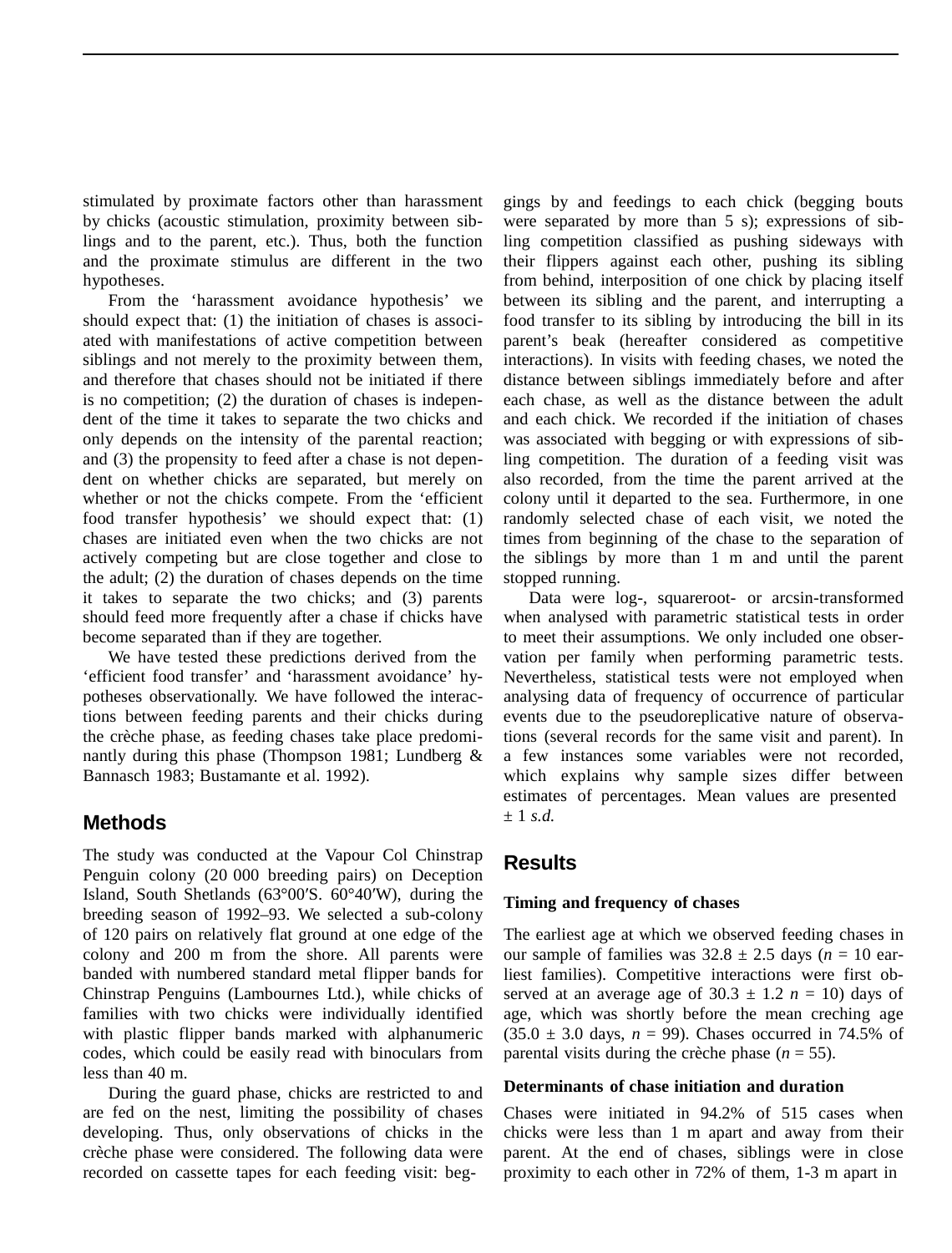18% of them, and in 10% of the cases they were separated by more than 3 m. Of the chases initiated when the two chicks were in close proximity to their parent  $(< 1 \text{ m})$ , in 25% of the cases  $(n = 485)$  there was only one chick begging, in 52% the two siblings begged simultaneously without competing, and in 23% the two siblings begged simultaneously and actively competed.

When there were no competitive interactions between chicks, the total number of feedings transferred during each parental visit  $(17.50 \pm 9.21, n = 14)$  was similar to that of feedings when there were competitive interactions  $(20.85 \pm 6.10, n = 41)$   $(t = 1.94, d.f. = 53, P)$  $= 0.06$ ). However, in those parental visits when there were no competitive interactions, the number of feeding chases before the last feeding  $(2.50 \pm 2.57, n = 14)$  was significantly lower than when there were competitive interactions between both chicks  $(5.73 \pm 5.80, n = 41)$  $(t = 2.37, d.f. = 53, P = 0.02)$ .

By starting to run, parents may try to avoid competitive interactions between chicks if these interactions imply a time cost for parents trying to shorten feeding visits. In fact, there was a significant relationship between the number of competitive interactions and the number of feeding chases during each parental visit  $(r =$ 0.29,  $n = 55$ ,  $P = 0.03$ ). We tested for differences in the duration of parental visits depending on whether or not there were competitive interactions between the chicks using an Analysis of Covariance (ANCOVA), with the number of feedings transferred by adults to chicks as covariate. The factor x covariate interaction, indicating homogeneity of slopes, was not significant  $(F = 0.27)$ ,  $d.f. = 1,47$ ,  $P = 0.61$ ), and was not included in the final analysis. The result of the ANCOVA indicated that those visits in which there were competitive interactions among chicks lasted longer (963.00  $\pm$  434.14 s,  $n = 40$ ) than those in which there was no competition  $(715.46 \pm 262.96 \text{ s}, n = 11)$   $(F = 4.01, d.f. = 1.48, P =$ 0.05) and that parents took longer time to transfer a given number of feedings when there were competitive interactions among their chicks than when there were no such interactions ( $F = 16.21$ ,  $d.f. = 1,48$ ,  $P < 0.001$ ).

There was a close association between the time from the beginning of the chase to the separation of siblings by more than 1 m, and the total time spent running by the parent in a chase that resulted in chick separation (Fig. 1) (*Parent running time* (in s) = 3.8 + 0.91 x *sibling separation time* (in s);  $r = 0.81$ ,  $n = 62$ ,  $P < 0.001$ ). The time from sibling separation until the parent stopped running was independent of the time from beginning of the chase to separation (*Running time after*

*separation* (in s) = 3.08 – 0.09 x *sibling separation time*  (in s);  $r = 0.12$ ,  $n = 62$ ,  $P = 0.35$ ). Both relationships indicate that parents kept running until their chicks were separated, and stopped after running further for a constant time (roughly 3 s). Sibling separation led in some instances to feeding to the closest chick but this was not always the case. Removing the effect of time until chick separation on adult chase duration by means of an ANCOVA (effect of covariate:  $F = 122.4$ ,  $d.f. = 1.59$ , *P*  $< 0.001$ ), to finish the chase by feeding or not had a significant association with adult chase duration  $(F = 4.87$ ,  $d.f. = 1.59$ ,  $P = 0.03$ ; Fig. 1). This effect is probably due to the fact that parents running too short a distance after chick separation (2.6 s *vs* 3.9 s) did not manage to guarantee a sufficient inter-sibling distance to allow food transfer.

#### **Determinants of food transfer**

During the crèche phase, the most fed sibling received  $70.32 \pm 15.64\%$  ( $n = 55$ ) of the feedings transferred during each parental visit. The number of feedings received was positively associated with begging intensity (for the most fed chick:  $r = 0.69$ ; for the least fed chick:  $r = 0.92$ ;  $n = 55$  and  $P < 0.001$  in both cases). There was no food transfer in 89.9%  $(n = 335)$  of cases of simultaneous begging by two competing chicks and in 83.2% ( $n = 666$ ) of simultaneous begging without competition.



**Figure 1** Duration of the run by parents as a function of the time it took until sibling separation. The two regression lines represent chases followed or not followed by a feeding. The regression equations are: y = 3.87 + 1.09x (feeding, *F* = 42.64, *P* < 0.001, *r* = 0.75, *n* = 35), and y = 2.63 + 0.91x (not feeding, *F* = 95.47, *P* < 0.001,  $r = 0.89$ ,  $n = 27$ ).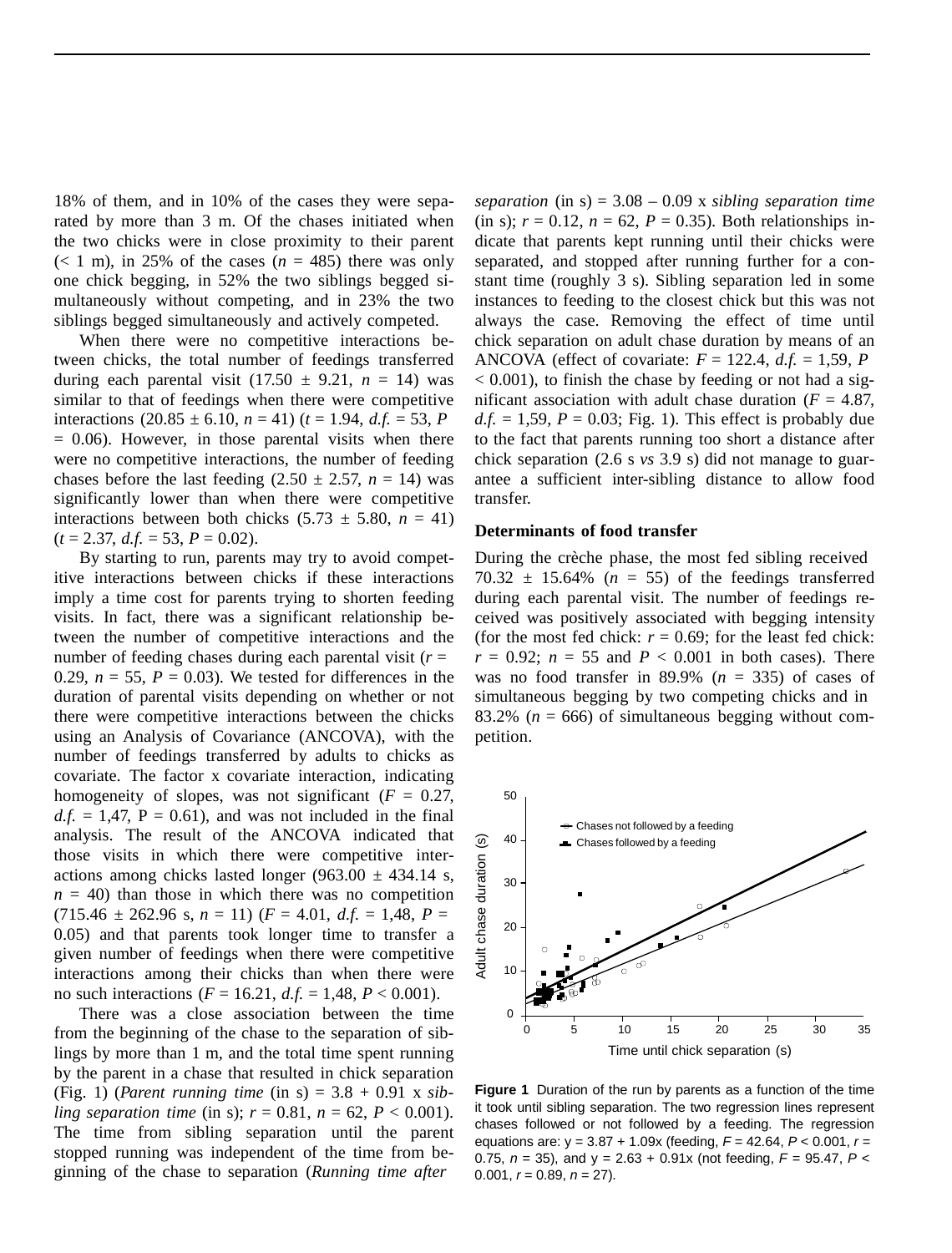Of the chases ending with siblings separated by more than 3 m  $(n = 55)$ , 81.1% of the cases were followed by feedings. Conversely, of the chases ended with siblings in close proximity of each other  $\ll 1$  m; *n*  $= 231$ ), only 16% were followed by feedings. Thus, the consequences of the chase with respect to feeding depended on the inter-sibling distance after a chase.

In addition to separating the chicks, feeding chases could be used by parents as an indication of the nutritional needs of chicks. This could explain why, in the presence of only one chick, feedings after a chase occurred more frequently  $(82\%, n = 111)$ , than feedings when no chase had intervened but the chick begged for food  $(35\%, n = 1765)$ .

# **Discussion**

Several authors have proposed that feeding chases in pygoscelid penguins have the function of separating competing siblings in order to promote efficient food tranfer (Müller-Schwarze & Müller-Schwarze 1977; Thompson 1981; Moreno et al. 1996). However, the costs to parents of trying to feed the two chicks while together are not apparent. On the other hand, Lundberg & Bannasch (1983) suggested that feeding chases could be initiated in order to avoid harassment by large competing chicks, without having any further function. Although their hypothesis may be considered as a proximate one, and efficient food transfer has a clear functional meaning, both hypotheses may be considered ultimate if harassment stresses the parents and thus has immediate effects on their well-being. Here we have tried to tease apart as much as possible the observational implications of both hypotheses.

Previous studies of pygoscelid penguins have shown that feeding chases occur mainly when chicks have entered the crèche stage (Thompson 1981; Lundberg & Bannasch 1983; Bustamante et al. 1992). However, chases do not increase in frequency with chick age once the chicks are in crèches (Bustamante et al. 1992), as would be predicted by the 'harassment avoidance hypothesis' (Lundberg & Bannasch 1983) given the increase in the size of chicks. Other predictions derived from this hypothesis are not met in our study. First, many chases were initiated without clear signs of intersibling competition. Second, the time that the parents ran was determined by the time until chick separation, which would not be the case if parents were just trying to avoid being harassed by two begging chicks. And third, parents apparently avoid delivering food in the

presence of two begging chicks independently of their competitive disposition, as indicated by the low proportion of cases of simultaneous begging without competition ending in feedings.

The predictions derived from the 'efficient food transfer hypothesis' are met in our study. As predicted, chases were initiated in the presence of two begging chicks, even when they were not competing. By starting a chase, parents could preclude the competitive interactions among chicks in order to transfer the food to them as quickly as possible. This might be feasible if after the chases parents manage to separate their offspring. There is a time cost for parents in not avoiding competitive interactions among their chicks, as shown by the longer time it takes to transfer a given number of feedings when chicks compete. There seemed to be a tendency for parents to shorten the duration of feeding visits as much as possible, because they almost always departed from the colony after the last feeding to their chicks. In a previous study of Chinstrap Penguins, we also showed that feeding proceeds more rapidly after chick separation than before during a feeding visit (Moreno et al. 1996). Again as predicted, the duration of adult running bouts was closely linked to the time until chicks became separated, implying that sibling separation was the end sought by the parents. Finally, parents seemed to avoid transferring food after a chase if their running time after separation was too short, which may be due to a short inter-sibling distance. In fact, parents tended to refrain from delivering food after chases when chicks remained close together.

The present results suggest that chases are not merely the consequence of harassment of parents by their competing chicks, but a behaviour tending to separate the two begging sibblings in order to feed them one at a time (Moreno et al. 1996). The great mobility of chicks in crèches as well as sibling competition has apparently led to the development of such a costly and characteristic behaviour as the feeding chases of pygoscelid penguins. In species of penguins with less developed creching behaviour, parents with two chicks are able to control the food transfer, i.e. by preventing chicks from gaining direct access to the bill with their flippers (Seddon 1990; Boersma 1991; Seddon & van Heezik 1991). In Chinstrap Penguins, the presence of two competing chicks pushing against each other and simultaneously begging by pecking at the parent's bill may impede efficient regurgitation. Chases contribute to separate chicks and allow a more efficient food transfer, usually to the most persistent chick. If persistence is associated with